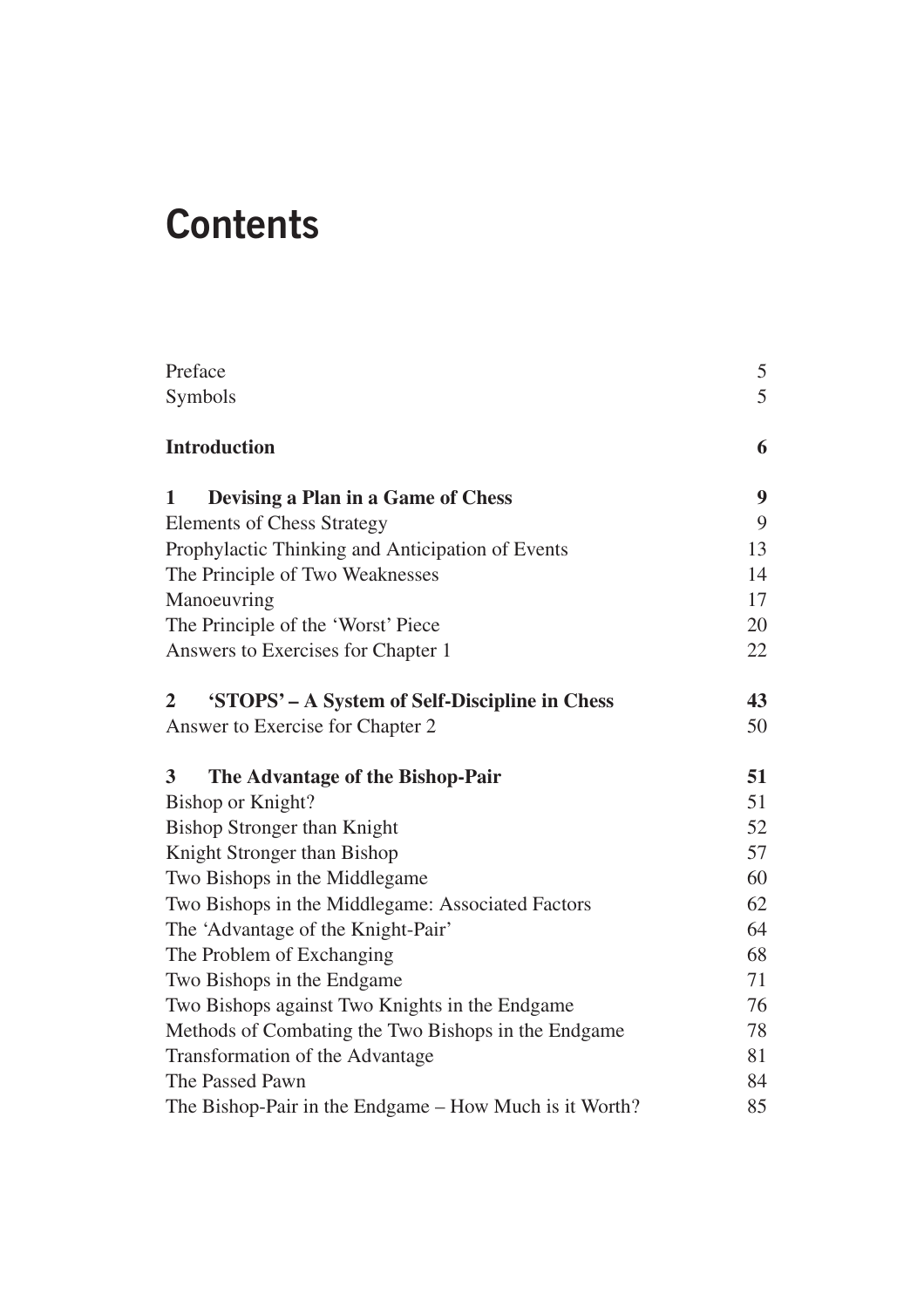| The 'Best Odds' Principle                      | 87  |
|------------------------------------------------|-----|
| Answers to Exercises for Chapter 3             | 90  |
| <b>Warning – Trap Ahead!</b><br>4              | 105 |
| Answers to Exercises for Chapter 4             | 120 |
| 5<br><b>Opposite Bishops in the Middlegame</b> | 126 |
| <b>Bishop Power</b>                            | 126 |
| The Initiative                                 | 130 |
| Attacking the King                             | 134 |
| Attacking the King with Minimal Material       | 136 |
| Open File and Passed Pawn                      | 138 |
| Prophylaxis                                    | 140 |
| Piece Coordination                             | 142 |
| Defence                                        | 143 |
| The Pawn-Structure                             | 145 |
| Answers to Exercises for Chapter 5             | 149 |
| <b>Index of Players</b>                        | 157 |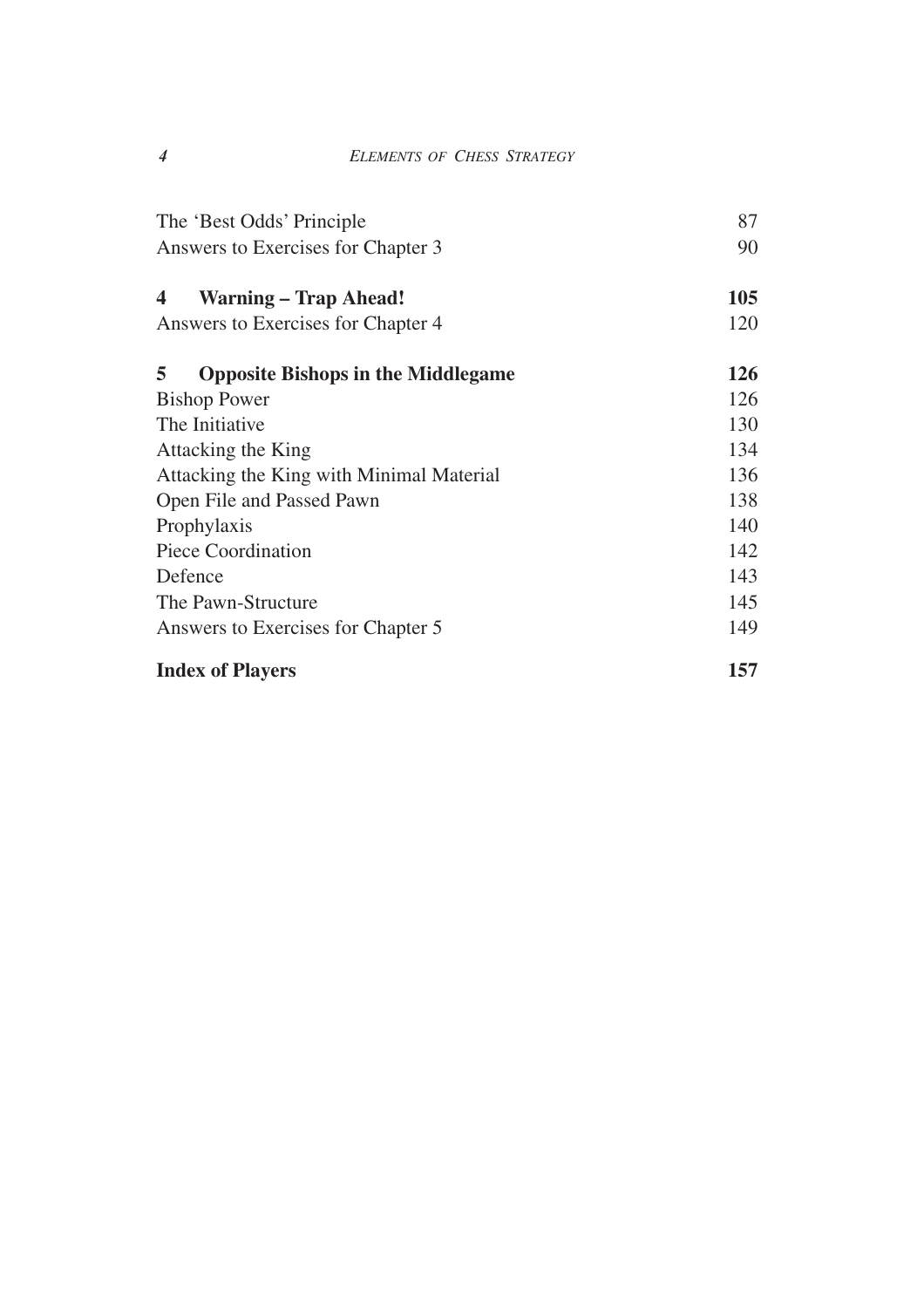## **3 The Advantage of the Bishop-Pair**

*One bishop is half a bishop; two bishops are three bishops.*

It has been known for a long time now that apart from the value of individual pieces there is such a thing as the value of their interaction. Thus it is with the two bishops – their strength lies in the fact that their actions complement rather than duplicate each other.

It was the first World Champion, Wilhelm Steinitz, who first spoke about the advantage of the bishop-pair. The essence of his method for exploiting this advantage consists in a particular arrangement of the pawns, constricting the knight and depriving it of outposts. If the fight is being conducted against a knight and bishop, the latter is constricted simultaneously. The advance of the pawns, according to Steinitz, does not lead to weaknesses in your own camp, since the two bishops cover squares of both colours. In this way the conditions are gradually created for decisive operations.

On the other hand, in his book *Chess Middlegames: Strategy*, the well-known Soviet theorist Peter Romanovsky maintained: "For the evaluation of a position, one player's possession of two bishops does not count as a specific form of advantage... An increase in the activity of the bishops is grounded in a complex of weak squares or other weaknesses in the position – it depends on the features of the specific situation as a whole."

Who is right, then? Steinitz or Romanovsky?

It seems to me that Igor Bondarevsky came nearest to the truth in his book *Attacking the King*, when he stated: "Two bishops are stronger than a different combination of minor pieces in the majority of positions that arise in practice. With that proviso, which almost goes without saying, we may speak of the advantage of the bishop-pair."

Still, where exactly is that golden mean between the two opinions?

I shall try to answer this and many other questions in the present chapter.

## **Bishop or Knight?**

Which of them is stronger? In chess this is one of the 'philosophical' questions that define the level of a player's strategic understanding.

From days of old it has been customary to divide chess-players into two groups: the 'Morphyites' (adherents of the style of Paul Morphy, who preferred playing with bishops) and the 'Chigorinists' (Mikhail Chigorin was reputed to be very fond of knights, but this may be based on some of his opening choices that led to specific 'knights vs bishops' scenarios rather than a general preference on his part). In modern chess it has long been no secret that these pieces, 'arithmetically' of equal worth, may prove stronger or weaker depending on the situation on the board. For a better grasp of this issue, let us investigate its strategic basis. Have you given attention to the way the value of the pieces, their worth in relation to each other, undergoes transformation?

Anyone beginning chess soon learns that the strength of a bishop or knight is approximately equal to three pawns, while a rook equals five pawns and a queen nine, and the king is invaluable (whatever the cost, we must protect our 'gracious monarch' from being checkmated).

To an experienced player, this 'school arithmetic' is no longer suitable and in the endgame it changes outright. Why is this?

*King:* If in the opening and middlegame the king is more timid than a hare (though let us not forget Steinitz's view that 'the king should defend itself!'), in the endgame his majesty becomes a powerful fighting unit with a value of roughly four pawns. (Imagine – stronger than a minor piece and only slightly surpassed by a rook!) Of course, it is impossible to be 'a king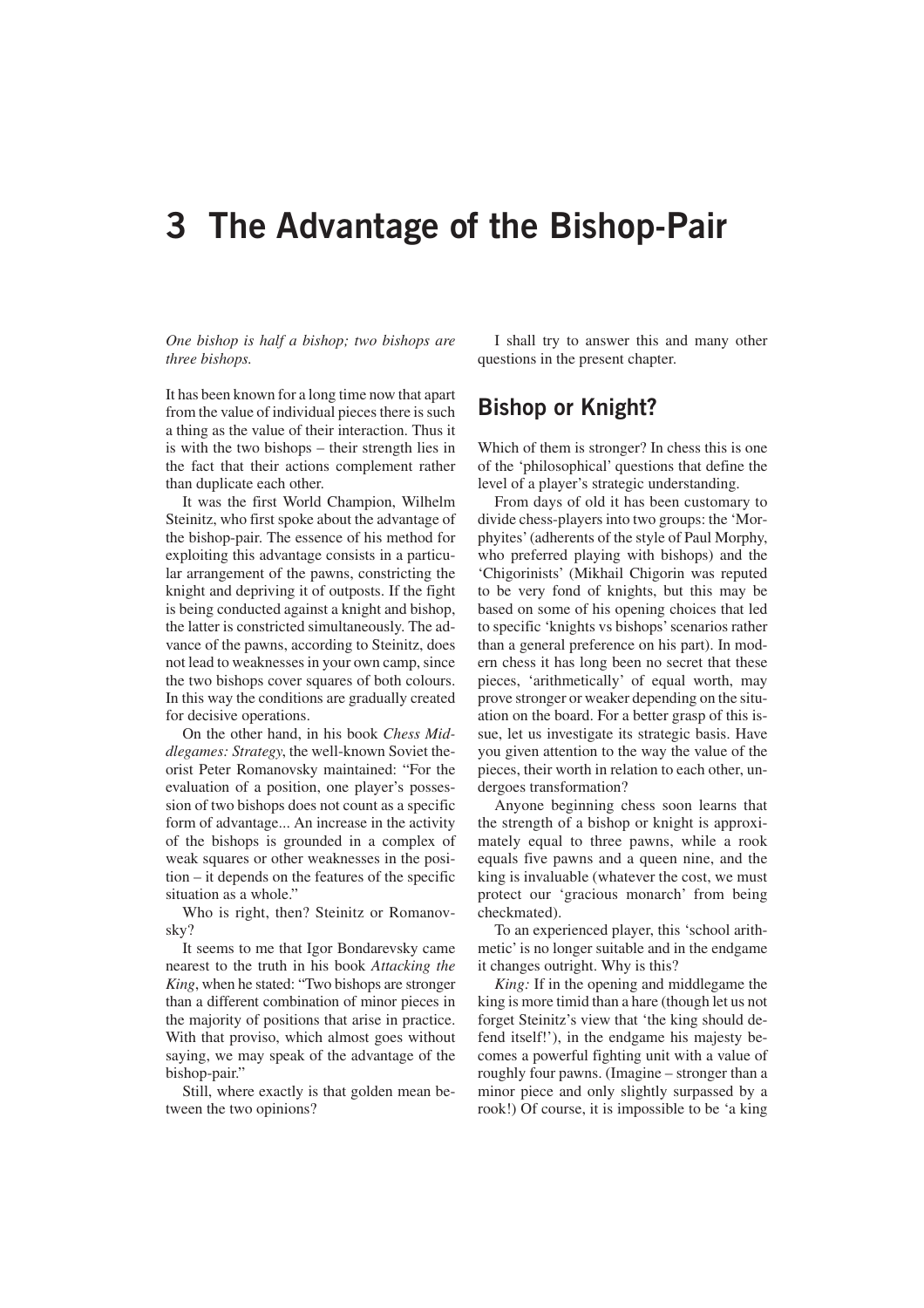up' in literal terms, but this can be seen as the difference in value between a highly active king and one that completely lacks mobility.

*Pawn:* Of course, in the middlegame the footsoldier is already dreaming of becoming a general. Only who will permit this, with such an abundance of officers on the board? In the endgame, the pawn is often the very hero who brings the drama to its dénouement.

*Rook:* In the opening and often in the middlegame too, when there are few open lines and many 'barking dogs', the rook feels like a bear surrounded in its den. In the endgame, however, it is set free and can run wild. Conventionally, a rook in the ending is said to possess one-anda-half times its earlier strength.

*Queen:* Theoretically the queen too is afraid of attacks by the opponent's pieces and pawns, but in comparison with the rook it is much more mobile. In the ending the queen also increases in strength, if only slightly, thanks to the greater number of open lines.

*Bishop:* A long-range piece, but if there are many pawn-barriers on the board, its power is often limited. In the ending, however, when the quantity of pawn-obstacles diminishes, this piece too gains in strength.

*Knight:* In this case, the question is more complicated. Bishop or knight? These pieces remind me of characters from Alexandre Dumas. The bishop is Portos – strong but direct and plain. The knight is Aramis – less powerful but wily and unpredictable. The knight's cunning is particularly dangerous in the middlegame, when less attention is paid to it.

In the middlegame, the knight is not bothered by bastions formed by pieces and pawns, while its combinative thrusts can prove lethal.

In the endgame, the knight's deviousness gives rise to more caution, there are less of the piece-and-pawn-barriers that enhance its significance, and its slowness of movement becomes more and more noticeable.

Thus in the endgame, while the other pieces receive a 'pay rise', the knight's value is appreciably hit by inflation. Accordingly the bishop's superiority over the knight in the final stage of the game was designated, most aptly and not without cause, as the 'minor exchange' by Capablanca.

Let us draw the conclusion from everything said above.

*The knight is a combinative piece and therefore seeks middlegame complexities, whereas the bishop prefers endgame simplicity. Hence exchanges and simplification, reducing the tactics and bringing the endgame closer, are favourable to the side possessing the bishop-pair.*

In the contest of bishop against knight, the basic question 'Which is stronger?' largely determines the players' strategy.

### **Bishop Stronger than Knight**



**Kotov – Florian** *Budapest 1949*

There is no doubt about White's advantage – he has the bishop-pair and a spatial plus which makes for greater piece activity. But as we know from Steinitz, the initiative has to be increased or there is a danger that it will disappear.

20 **②c4 鱼a6?!** 

When defending, you should not be thinking of premature activity but primarily of erecting protective bulwarks. Black is clearly overrating his position and hence losing his sense of danger. A better move is 20...Îfd8. Admittedly, after 21  $\&$  g5 h6! 22  $\&$ xf6 gxf6 this would lead to the complete shattering of Black's pawn-front. The pawns would then be virtually incapable of any successful offensive operations, but in defence they could form a sturdy fortress.

**21 Ìd6 Îad8**

Not 21...②c5? 22 罝fc1.

22 **公f5**  $\Xi$ **d7 23 皇g5 公h5 24**  $\Xi$ **fd1 h6 25 Íe3 Îfd8** *(D)*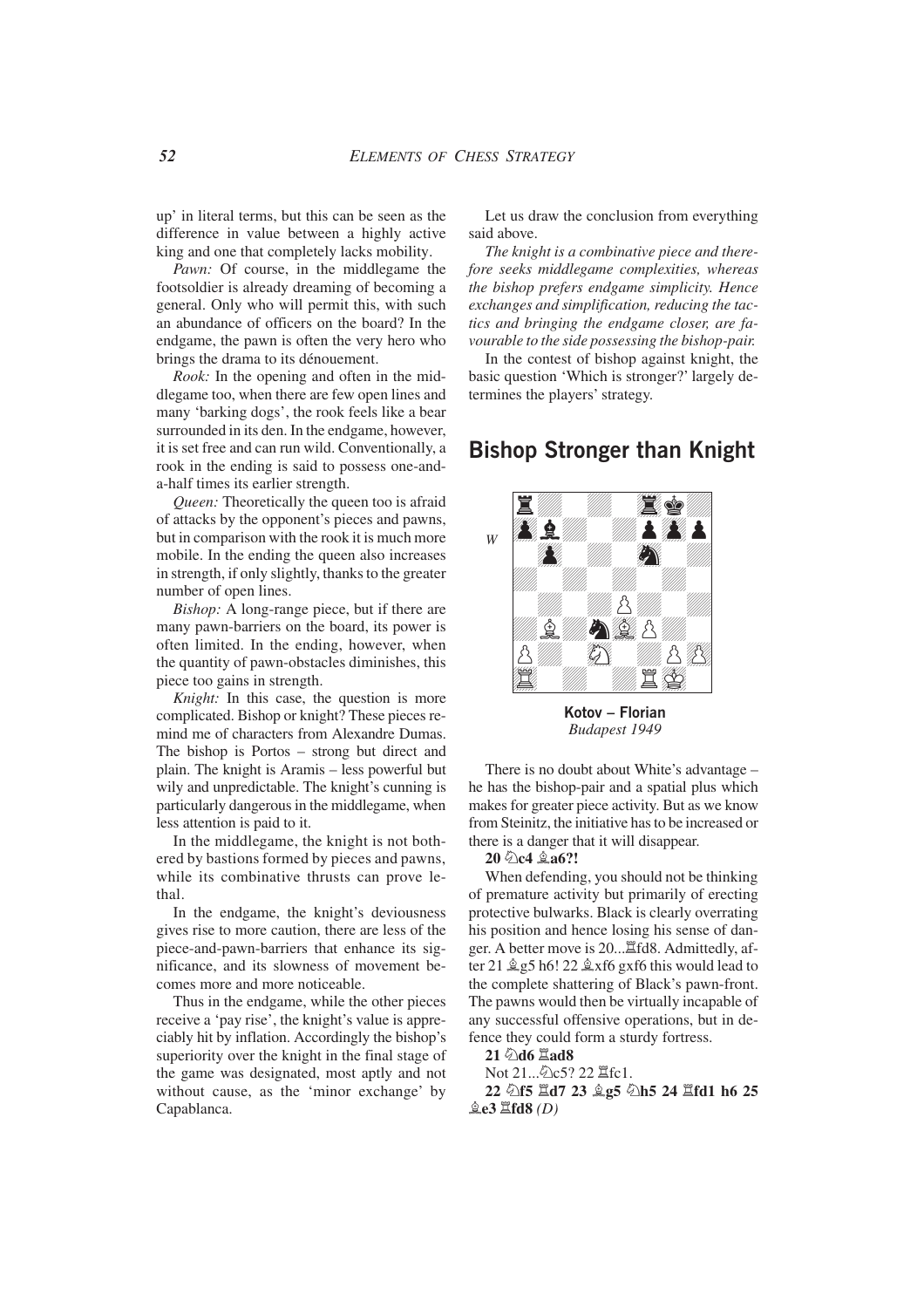

*Exercise 27:* In White's place, what would you play?

(For the answer, see page 90.)

*(Please remember that the exercises and their solutions are an integral part of the chapter; a good deal of the core content of the chapter is included in them. So please think about each exercise and read its solution before continuing to the subsequent material.)*

"The future belongs to the player who has the bishops." (Siegbert Tarrasch)

"What constitutes the bishop's advantage over the knight? It is the fact that the bishop can influence the conflict from a distance, whereas the knight is effective only from the nearest squares. What is the best way to utilize the bishop's superiority? By driving the knight as far away as possible and then continually preventing it from making its way back into the game. Pawns are most suited to this end...

"Of course, pawn advances by no means always result in a good position ... But if they lead to a weakening of the opponent's pawns, we may reckon the resulting position is easier to exploit with the bishop-pair than with the aid of knights." (Max Euwe, *Practical Chess Lessons*)

> **C. Bauer – Dorfman** *France 1993*

**1 e4 c5 2**  $\circ$ **f3 d6 3 d4 cxd4 4**  $\circ$ **xd4**  $\circ$ **f6 5 De3 De6 6 2e3 De4 7 2b5 Dxe3 8 fxe3 2d7 9**  $\&$ <sub>xc6</sub>?

A serious positional error. The only rational continuation was 9 0-0  $\&$ e5 10  $\&$ f3.

**9...bxc6 10 0-0 e5!**

Without the exchange on c6, this move would be dubious in view of the weakness on d5.

"*Exchanging bishop for knight can be justified only after the pawn position has crystallized.*" (Iosif Dorfman).

**11 Ëf3**

Nor is 11  $\triangle$ f5 dangerous for Black; he continues  $11...$   $2e6$ , with  $...$ g6 to follow.

**11...f6 12** *D***de2** *Le***7 13** *D***a4!?** *(D)* 

It isn't hard to guess that Black is aiming for ...d5, so White makes advance preparations to restrain him with c4.



13... ea5 14 b3 **Le6** 15 2g3 Not 15 c4?  $xca$ . **15...g6 16 Îac1** Counting on meeting 16...0-0 with 17 c4. **16...d5 17 exd5 Ëxd5**

For reasons we can now understand, Dorfman is trying to reach an ending. The combinative skirmishes initiated by 17...cxd5 18 c4 0-0 19 cxd5  $\&$ xd5 20  $\&$ g4 would not suit Black at all.

#### 18 *We2* 0-0 19 c4 *Wa5* 20 *Wf3 Lac8*

Caution! Black senses danger! After the straightforward 20... *s*c7?! 21 ②e4, followed by  $\overline{\hat{Q}}$ ac5 (or  $\hat{Q}$ ec5), the white knights would begin to show increasing aggression.

#### **21**  $\ddot{\text{2}}$ **fd1 f5! 22 ②e2**  $\hat{\text{2}}$ **a3!**

Excellent strategic understanding of the essence of the position. White's knights, of course, are looking for a combinative clash. But by forcing off both pairs of rooks, Black considerably reduces the tactics and thereby brings the game closer to an ending in which the superiority of the bishops over the knights should be decisive.

**23 Îc2**

In the event of 23  $\mathbb{Z}$ b1  $\&$ xc4 24 bxc4  $\mathbb{W}$ xa4 25 Îd7 Îfd8, White's little display of activity would not at all compensate for the pawn lost.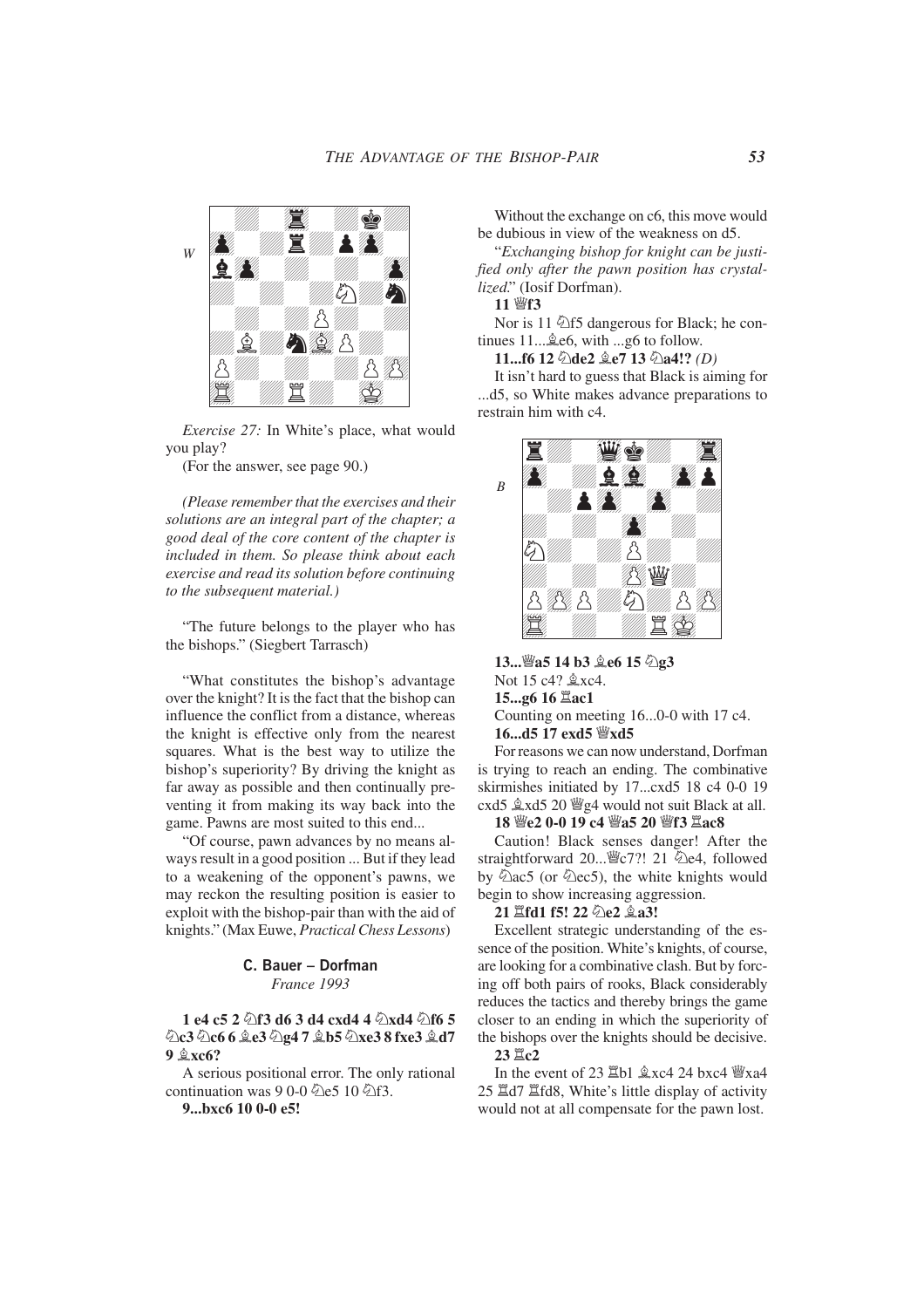#### **23... 耳fd8 24 ②ec3 耳xd1+ 25 響xd1 耳d8 26 Îd2 Îxd2 27 Ëxd2 Êf7 28 Êf2 Êe8 29 g3 Ed8!**

A type of strategic device which players half-jokingly call 'exchange speculation'. The point is that the stronger side, possessing a material plus or a solid positional advantage, offers the defender a patently unfavourable exchange, leaving him with an awkward choice: either to assent to this exchange which increases the active side's advantage, or to remove his piece to a less effective square, conceding a convenient foothold to his opponent.

#### **30 Ëe2 h5!**

It is now time for Black to launch a kingside pawn offensive aimed at seizing space and limiting the actions of the enemy knights.

#### 31 2d1?!

When defending, of course, you have to be psychologically prepared to make concessions. But this should only be done when there is no other way out; you should still be endeavouring to obey the order not to give an inch. At this point 31 c5 was better, trying to keep the lightsquared bishop out of the game, if only temporarily. Thus, on 31... 45?! 32 2b1  $\&x \circ 5$  33 營c2 拿e7 34 營xc6+ 會f7, White would obtain some chances of counterplay.

#### 31... **b4 32 adb2 e4 33 ad1 @d2**

At long last the queen exchange is guaranteed, and the advantage of the two bishops (in this case the term 'advantage' should arouse no doubts) secures victory for Black. However, he had a more tactical solution at his disposal: 33...f4! rips open the white king's defences, enabling the black queen and bishops to move in swiftly for the kill; for example, 34 gxf4  $\hat{\&}$ g4 or 34 exf4  $\hat{\&}$ d4+ 35  $\hat{\&}$ e3  $\hat{\&}$ d2 intending ...Íg4.

#### **34 Ëxd2 Íxd2 35 Êe2**

Here the attempt to shut the dark-squared bishop out of play by 35  $\angle 2$ ac3  $\angle 2$ e7 36  $\angle 2$ e2  $\&c1$  37  $\&$ b1 g5 would make a most naïve impression.

#### **35...Íb4 36 Ìf2 g5!**

Paying attention to the opponent's designs (prophylactic thinking)! The simple 36...Êe7?! 37  $\hat{\triangle}$ h3 would give White distinct chances of constructing a fortress.

**37 6b2** 

Or 37 2h3  $&e7.$ 

**37... 空e7 38 ②bd1 空f6 39 ②b2 空g6** 

Black's shortage of time explains all. 40 ha4 \$f6 41 hb2 \$d6 42 hbd1 h4 43 **名h1** 

The knight on h1 looks ludicrous. But alas, the alternative is no better: 43 gxh4 g4.

#### **43...** *全f7* 44 ②df2 *全h5*+ 0-1

After 45  $\&$ d2  $\&$ f3 White's pieces are in a picturesque state of paralysis.

In this game, the chief role in the winning process was played by Black's pawn superiority in the centre and on the kingside.

As we observed earlier, an advantage in space is of no small significance in chess. Even in closed positions, where it might seem that the bishops are up against pawn-barriers while the knights can easily jump over them, a spatial plus is immensely important.



**Chigorin – Falk** *Simultaneous, Moscow 1899*

#### *Exercise 28:*

1) Identify the main strategic factors in this position.

2) Suggest a plan for White. (For the answer, see page 90.)

Let us return to the question of the confrontation between bishop and knight. "Given that diagonals are the 'work area' of the bishops, a conclusion automatically suggests itself: in order to activate the bishops and widen their sphere of influence, diagonals have to be freed from encumbering material. This method of proceeding, which often involves material sacrifices, is called 'diagonal clearance'." (Alexander Kochiev).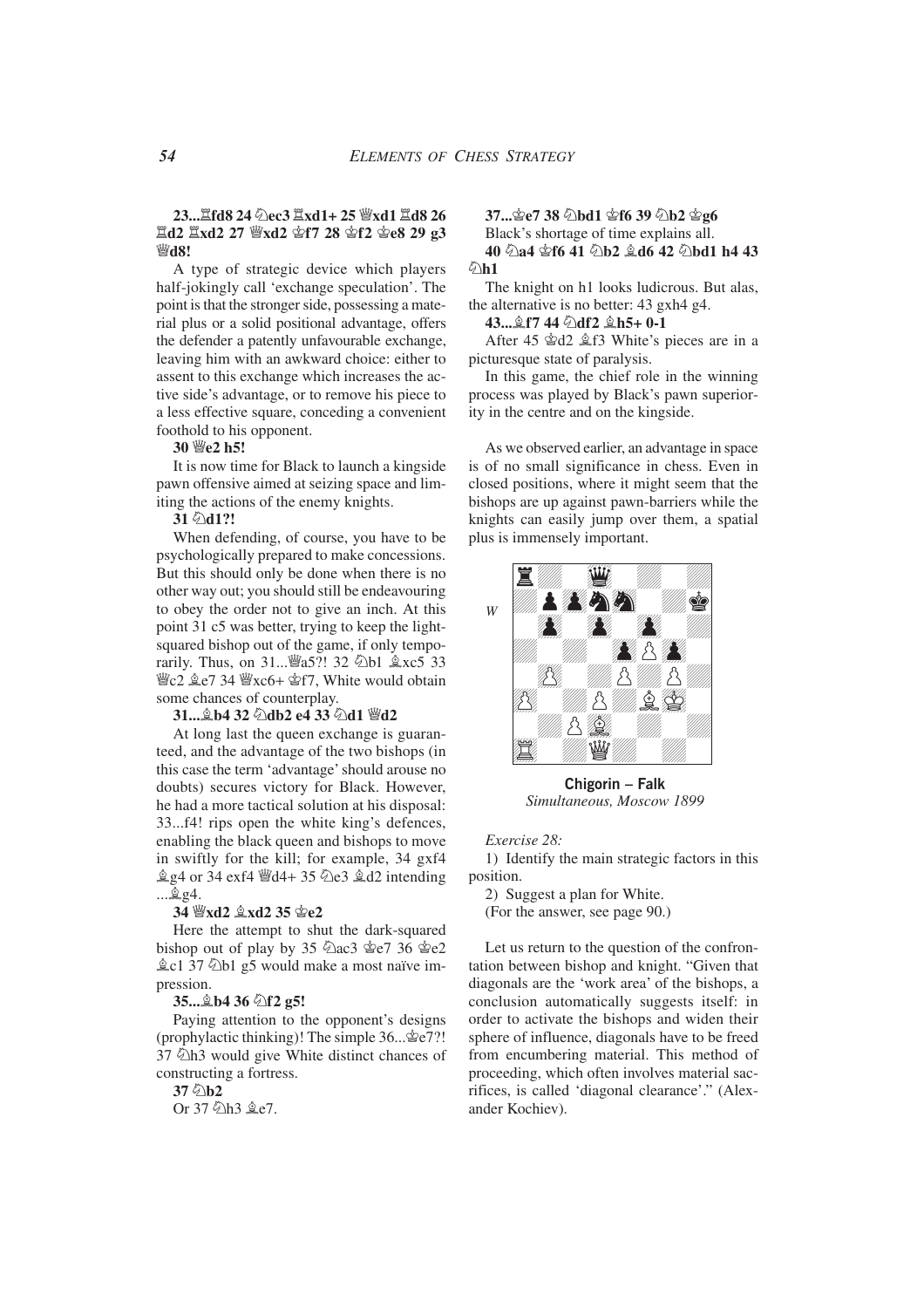

**Gligoric – Larsen** *Manila 1973*

#### **15 c5!**

A move directed not only at giving the bishop on d3 greater influence ('diagonal clearance'), but also at weakening Black's castled position. **15...exd4 16 cxb6 dxc3 17**  $2e3$  **g4 18 bxc7** 

**Ëxc7?!** Now it is one-way traffic. After 18... ade8,

Black at least retains some hope of counterplay. **19 Îac1 d5 20 Îxc3 gxf3 21 Ëxf3 d4 22**

*\iff5+*  $\Xi$ *d7 23*  $\hat{\mathbb{E}}$ *f4 \iff6 24*  $\Xi$ *xc6+*  $\hat{\mathbb{E}}$ *xc6 25* **Ìc5** *(D)*



White's bishops, especially the dark-squared one, are occupying dominant positions, and this guarantees a quick victory.

25... <sup>2</sup>g4 26  $\mathbb{Z}$ b1  $\mathbb{Z}$ a7 27  $\mathbb{Z}$ xd7  $\mathbb{Z}$ xd7 28 **Ëc5+! 1-0**

"Apart from 'diagonal clearance', another strategic device for enhancing the bishops' activity is an 'unbalanced exchange'. It amounts to a voluntary worsening of the balance of material forces. The aim of this kind of exchange is to alter the position in a manner that optimizes

the conditions for realizing the potential of the remaining pieces – in our case, the bishops.

"An unbalanced exchange is closely related to a positional sacrifice, and in many cases the two concepts coincide. The basic difference between them emerges when such an exchange, from the opponent's viewpoint, is not forced." (Kochiev)



**Donchenko – Korsunsky** *Baku 1976*

Black has a slight material plus – the exchange for a pawn. But his king position is insecure. If you add to this Black's weakened dark squares when his opponent has a dark-squared bishop, then White's position looks the more promising.

**20 Íb2 Îf8 21 Ëh4 Ëd6 22 Îe1 Ëd3 23 第12** 

After 23... 2xe5 24  $\&$ xb7  $\&$ f3+ 25  $\&$ xf3 Ëxf3 26 Ía3, White has some advantage.

**24 <b>g**xb7! *W*xe1+ 25 *g*<sub>2</sub> ②xe5 26 g<sup>e</sup>xe5 *(D)*



The bishop is immune  $(26 \dots \mathcal{W} \times 5 \, 27 \, \mathcal{Q} \times 64)$ , while the threats persist. The only possibility of